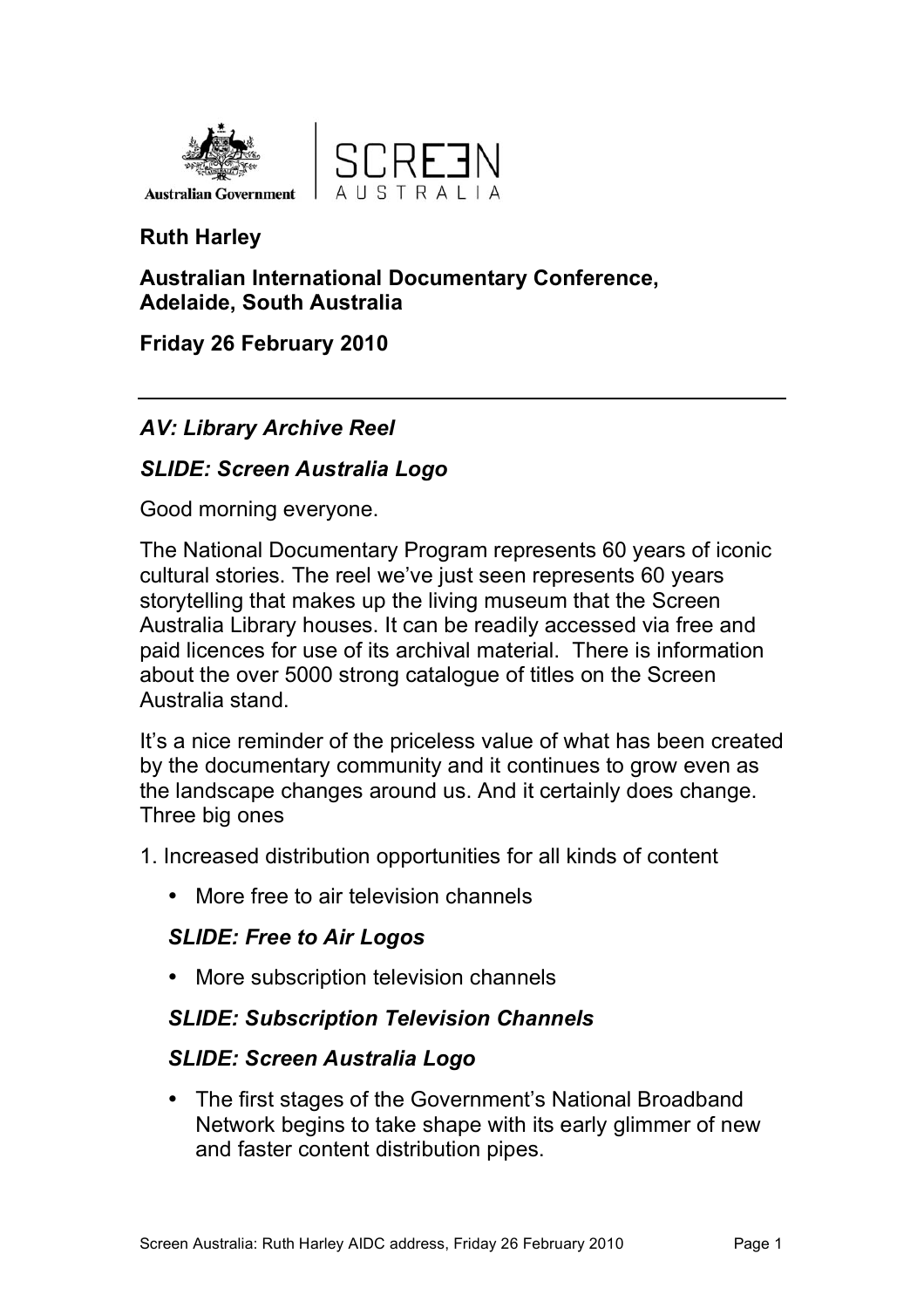2. The continuing effects of the Global Financial Crisis on investment and distribution of all forms of content.

3. And while these great world changing events have been taking place, Screen Australia has been bedding down new policies, the Producer Offset, new organisational structures and building a new highly committed team to serve the production communities.

But what about for documentaries specifically  $-$  what's been happening?

### *SLIDES: Stills of recent documentary productions*

Well first and foremost – there has been some really outstanding work.

Three films deserve special mentions:

*Bastardy* won the Special Jury Prize at the Pacific International Documentary Festival this year, the Jury Prize for Best Documentary at the Film Critics Circle of Australia Awards and the Best Documentary Human Story at the ATOM Awards.

*First Australians* was a stand out. As well as being directed and produced by one of our board members, the formidable Rachel Perkins, it took home a swag of local awards as well as the Best TV Documentary UN Media Peace Awards.

Then there was *Glass*, nominated for an Emmy and a shortlisted nominee for last year's Academy Awards. Not funded by Screen Australia but made in Australia and celebrated here. Terrific to see such an acclaimed feature filmmaker as Scott Hicks returning to documentary. And my Christmas gift to my music loving friends.

Today I want to talk about three subjects in particular

- 1. Screen Australia's documentary programs
- 2. The Documentary Production Report and some preliminary offset analysis
- 3. An initial attempt to streamline process. All suggestions welcome on how to do more of this.

### *SLIDE: Screen Australia Logo*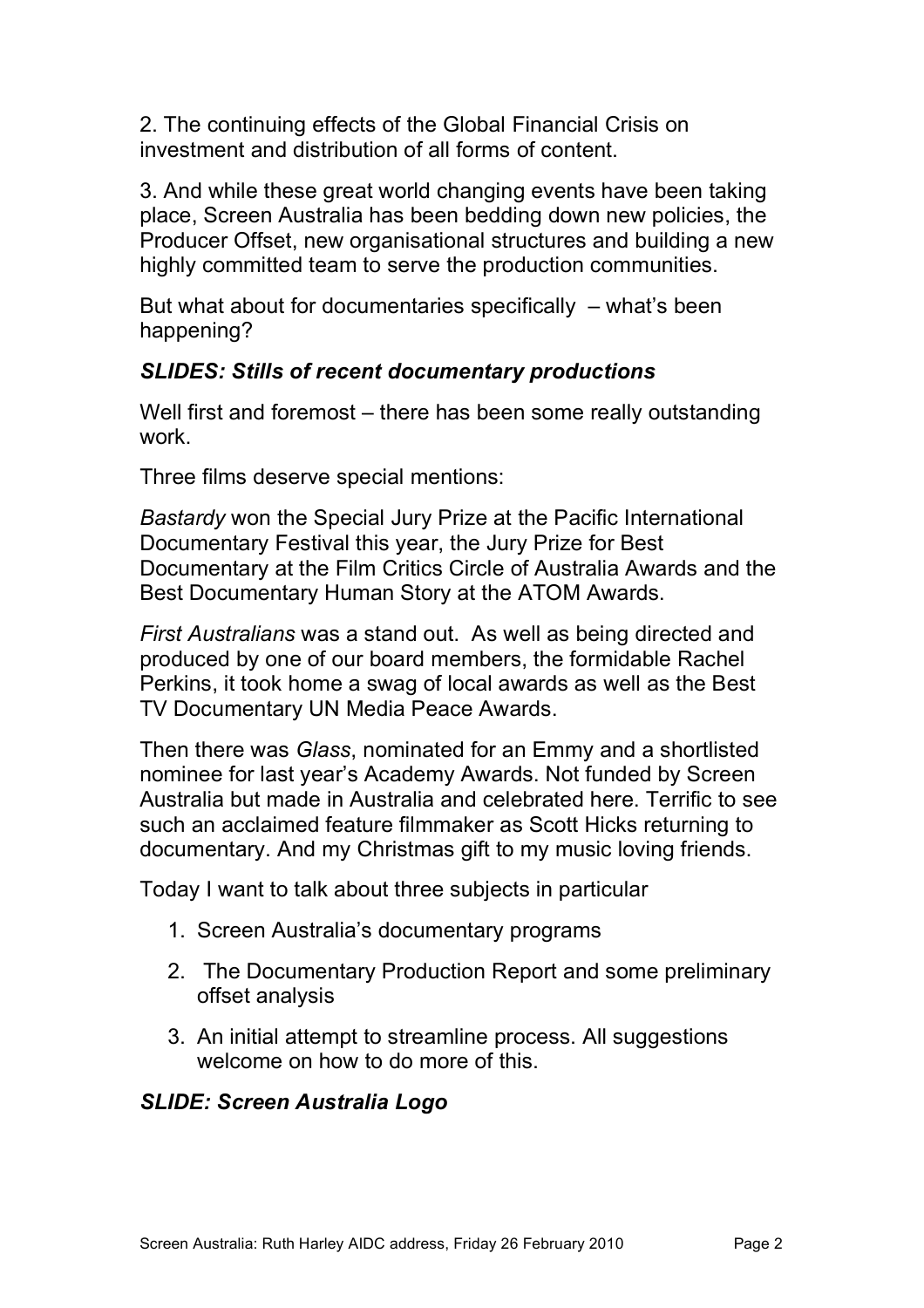# **Section 1 – Screen Australia Documentary Programs**

Firstly I'd like to share with you a few clips which showcase work from Screen Australia's documentary strands.

### *AV: Inside the Firestorm*

## *SLIDE: Screen Australia Logo*

This documentary made by the very talented team of Alex West, Lucy McLaren and Jacob Hickey from Renegade supported by the ABC. It played a couple of weeks ago on the anniversary of Black Saturday so many of you may have seen it.

The use of personal footage from those in the midst of this horror was so very compelling. This film was part of Screen Australia's National Documentary Program.

Next up: Domestic Door. We've been lucky enough to be given a clip to show you from Cordell Jigsaw's production *Three Boys Dreaming* which tells the stories of three young Aboriginal footballers over a two year period as they attempt to break into the AFL. Take a look:

## *AV: Three Boys Dreaming*

### *SLIDE: Screen Australia Logo*

*Three Boys Dreaming*. The work of Michael Cordell, Alan Collins and Stephen McGregor – again supported by the ABC and Screen Australia through our Domestic Docs Door. It is still being finished and will possibly receive a theatrical release later this year.

Next up is Prospero Productions' *Death of the Megabeasts* – funded through our International Door and with broadcaster support from SBS and the National Geographic Channel.

### *AV: Death of the Megabeasts*

EP Punchard and Julia Redwood have created this potent mix of science and myth in an epic landscape – and very cute babies!

## *SLIDE: Screen Australia Logo*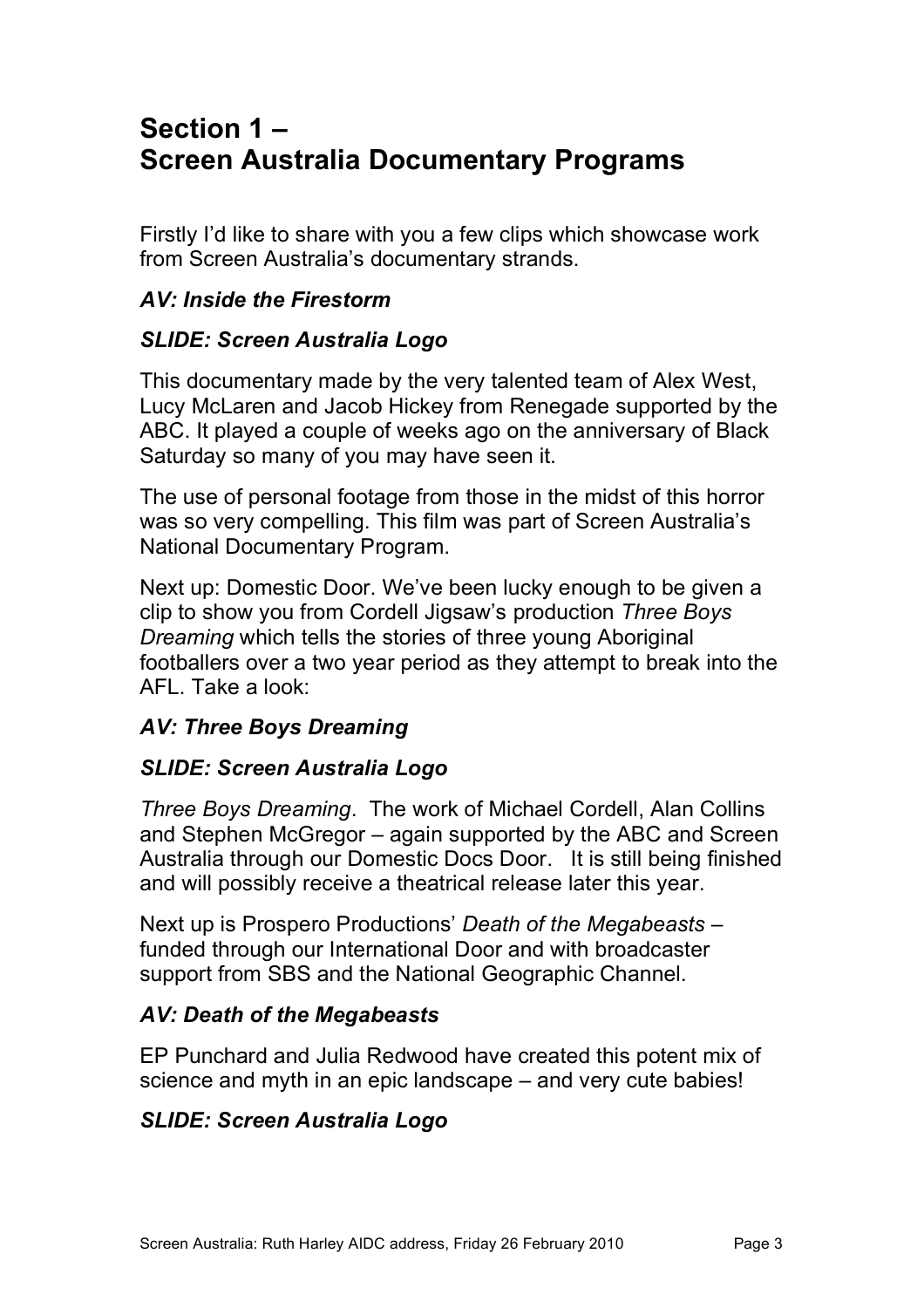The last production I wanted to highlight is *Mother of Rock: The Lillian Roxon Story*. Its world premiere is at the Melbourne International Film Festival later this year and it will also broadcast on SBS. This is the life and times of an amazing Australian woman at a fascinating time in an incredible city told through interviews and her own correspondence.

## *AV: Mother of Rock: The Lillian Roxon Story*

## *SLIDE: Screen Australia Logo*

Robert de Young from Lowlands Media and Paul Clarke are responsible for that. Congratulations. Screen Australia funded this project again through our National Documentary Program.

### *SLIDE: Screen Australia Programs Slide*

We have 6 funding strands for documentary programs including the jtv documentary fund which is a continuing joint initiative with the ABC [that was announced earlier this week]. And we also fund documentaries through our fantastic Indigenous Department. In addition there is support for documentary through our Enterprise Program [for example 50% of the companies we fund under this program have a documentary remit], documentary development funding and our marketing programs, including festival support. We also provide funding for the work of the Screen Resource Centres in each state.

I've mentioned a number of those programs in the context of the clips I've shown you all. I want to spend a little time talking about the National Documentary Program - NDP. It does have a special status.

NDP, formerly the National Interest Program, incorporates a 60 year heritage of excellence in filmmaking. It is the vehicle through which some of the highest rating and award winning Australian documentaries have been made, screened and collected by the Screen Australia Library. It is a specialist national documentary collection.

Within Screen Australia's Documentary Unit the NDP aims to create a comprehensive slate of projects over time, involving a diversity of practitioners, styles, formats and budgets. Projects are assessed and framed broadly around the four content areas of:

• Art and culture;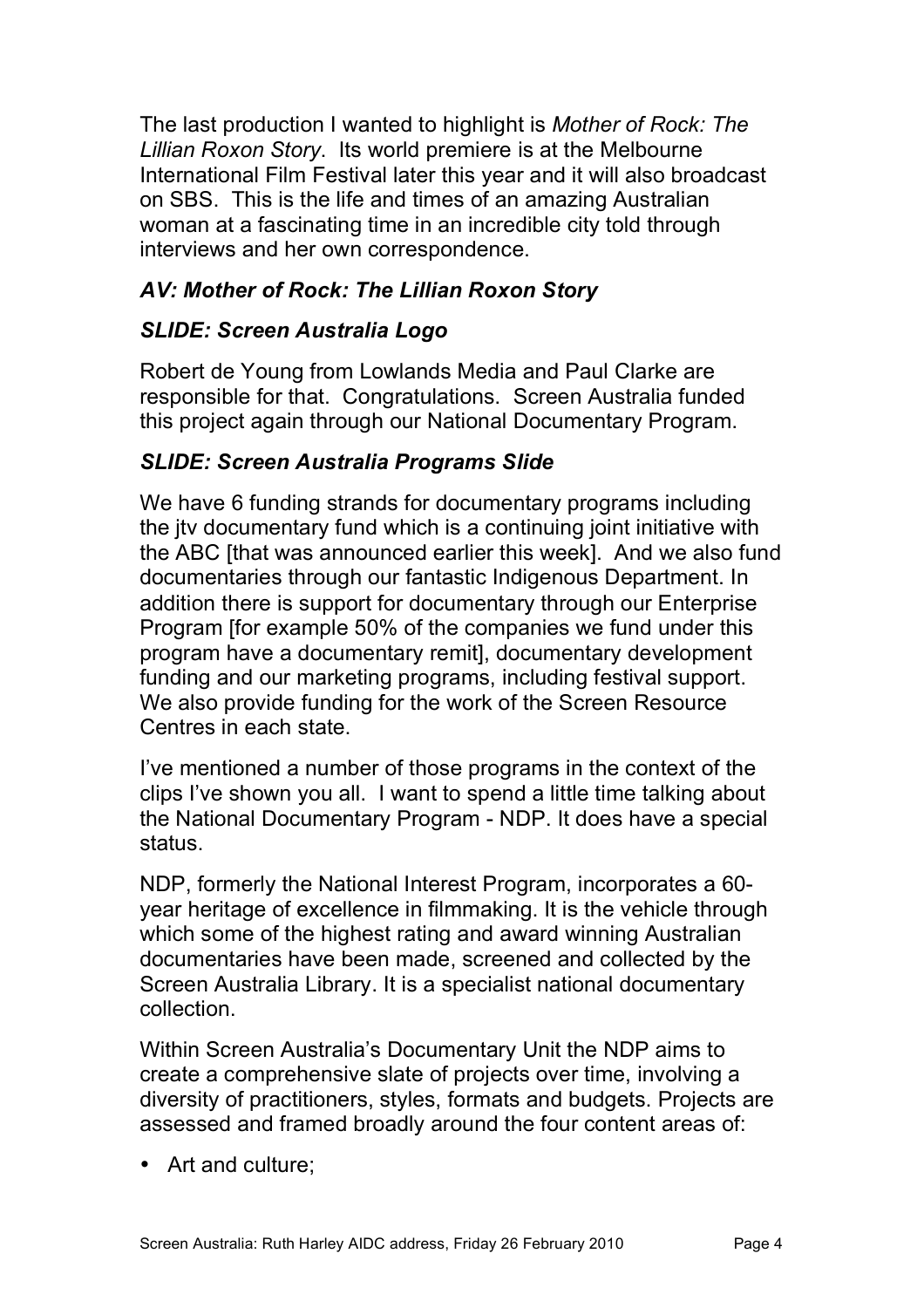- Contemporary and social issues (including social history);
- Science and the environment; and
- National history and identity.

The NDP manages Making History (\$2.5m per year). In relationship with the ABC, Making History aims to create 10 hours of distinctive and significant history programs over the three years from 1 July 2008 to 30 June 2011.

The NDP and Making History funds generate a cultural and social record of Australia via premium productions with higher budgets made by outstanding filmmakers. After screenings on Australian TV or going live on the web, original footage shot during the production of these projects is delivered to the Screen Australia Library and then reused by the documentary community. A virtuous circle.

So Screen Australia has a curatorial responsibility for this content. It's a task we take very seriously.

We value all our documentary programs but we feel an especially high level of accountability for NDP so I wanted to take the time to explain this.

# **Section 2 – Documentary Production Report**

Next I want to talk to you about how documentary production is tracking.

### *SLIDE: Documentary Snapshot Cover*

As a segue, our Marketing department have produced a great little reel and a brochure that all of you will have received. It is a snapshot of standout Australian documentaries – recent award winners or titles that have been selected at high-profile international festivals as well as some upcoming programs. Now these are not just Screen Australia titles but offer a broad collection of work that help us to promote all the great screen content that has been created. Let's take a look: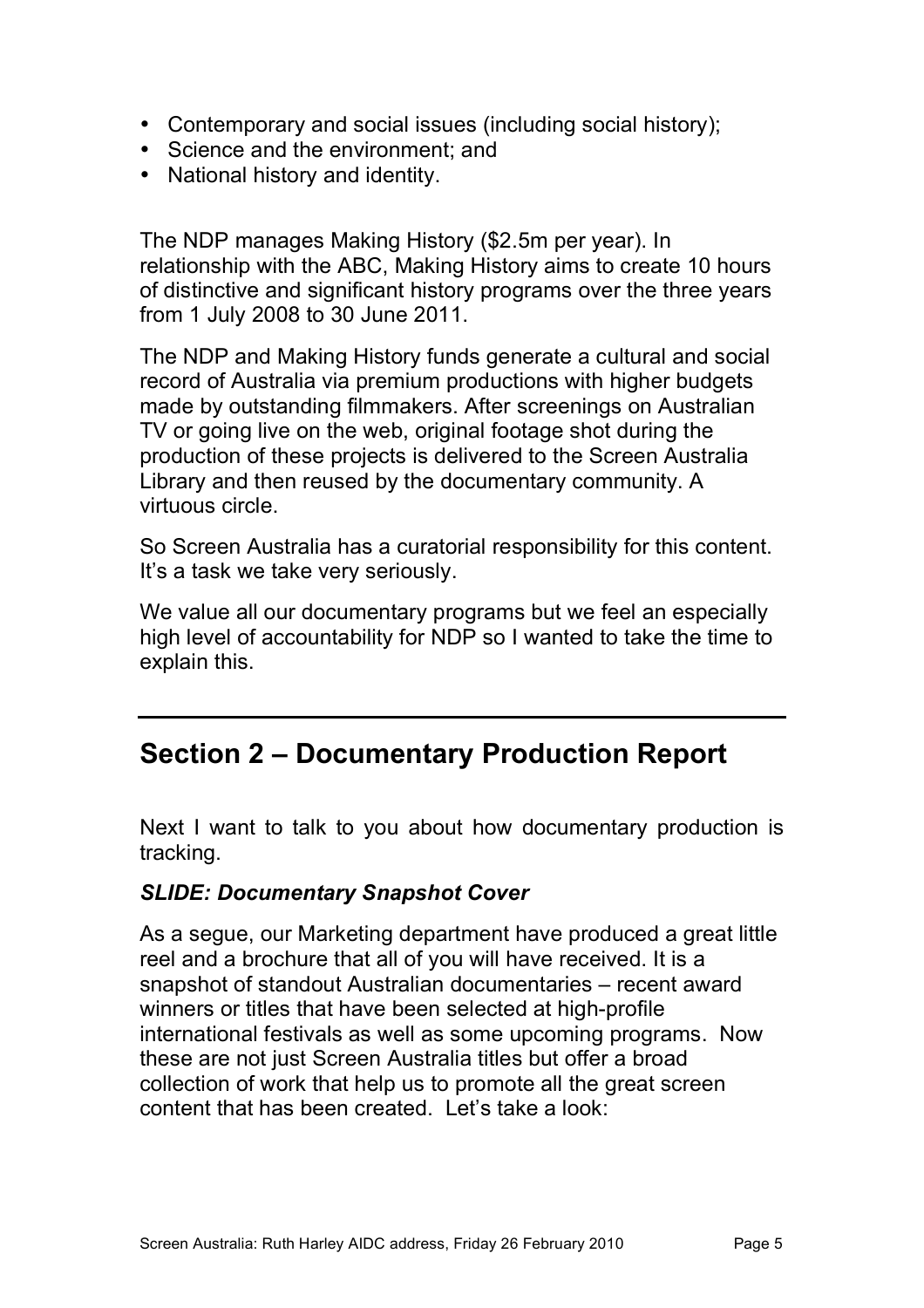## **AV: Trailer**

### *SLIDE: Documentary Report Cover*

This year we have been able to bring our production statistics right up to 2008/09 as we had assistance from all of the free-to-air, as well as the subscription channels. Each provided information on all of the Australian documentaries they had financed over the last two financial years as well as titles broadcast in 2009.



### *SLIDE: Production is up*

- Production peaked in 2007/08. A total of 509 hours (239 titles) were produced, with production budgets totalling \$138.6 million, compared to the 13 year average of 331 hours and \$74 million.
- Note the distinction between documentaries made by production companies and those made in-house by broadcasters.
- Activity by broadcasters refers to productions where television broadcasters are the ONLY production companies involved. Includes both free-to-air and subscription broadcasters. (But doesn't include subscription television channel content providers - these are included with production companies).
- Examples of in-house docos by broadcasters include *Border Security, RPA, Australian Story*. Also many one-off titles made by the ABC Indigenous Programs Unit for screening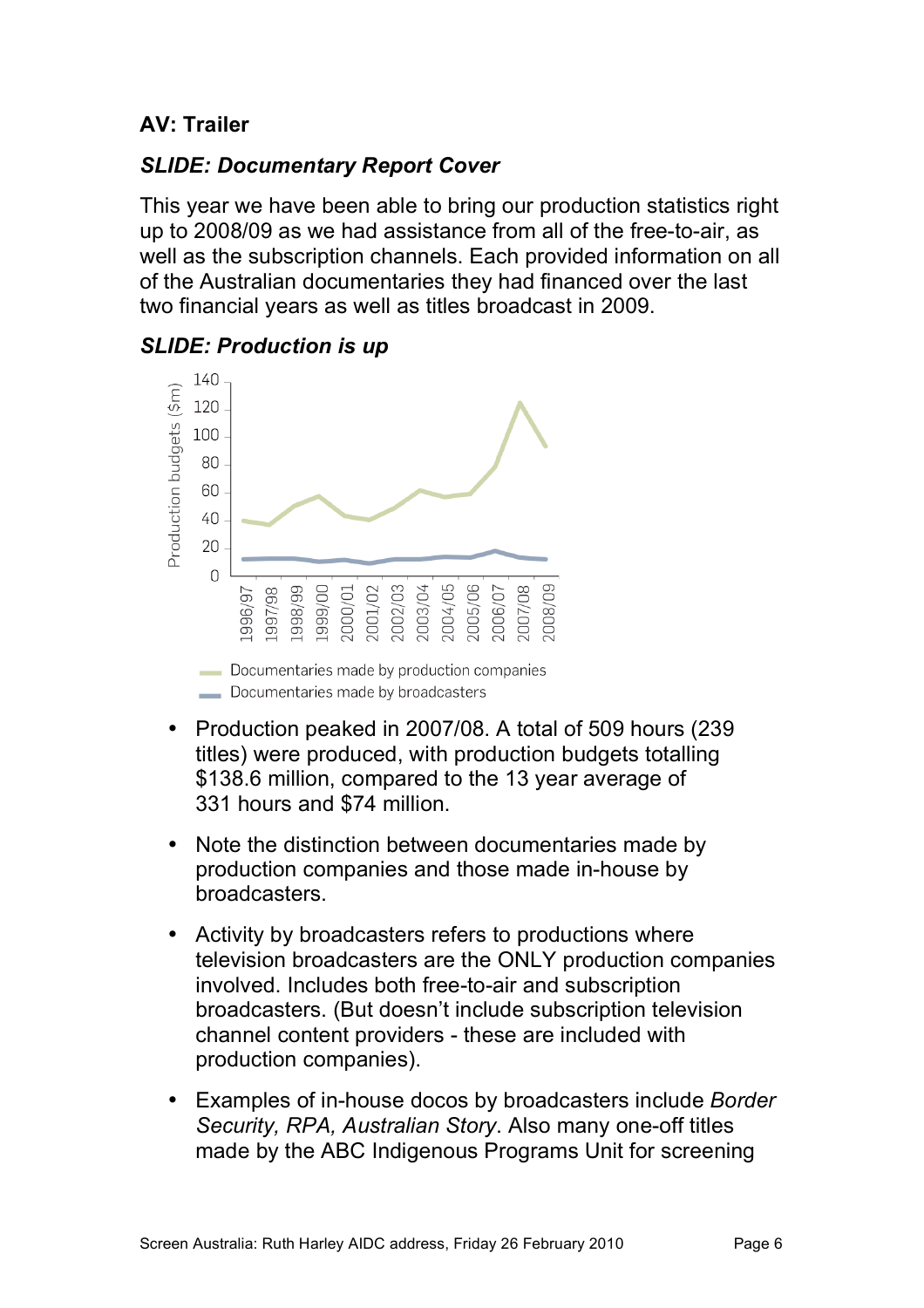on *Message Stick*, and by ABC TV Arts for screening on *Artscape*.

• Examples of docos by production companies include *Surf Patrol* (Cornerbox), *Bondi Rescue* (Cordell Jigsaw), *RSPCA Animal Rescue* (Seven and Imagination Television Ltd).

#### *SLIDE: Why has production increased?*

• All of the commercial free-to-air broadcasters are screening above the minimum 20 hours of first release Australian doco per year



**Hours broadcast on free-to-air TV**

- Seven has gone from 60 hours in 2006, to 83 in 2008 to 121 in 2009
- ASTRA are planning to release figures on Australian content on subscription TV at their conference in March, including specific documentary figures.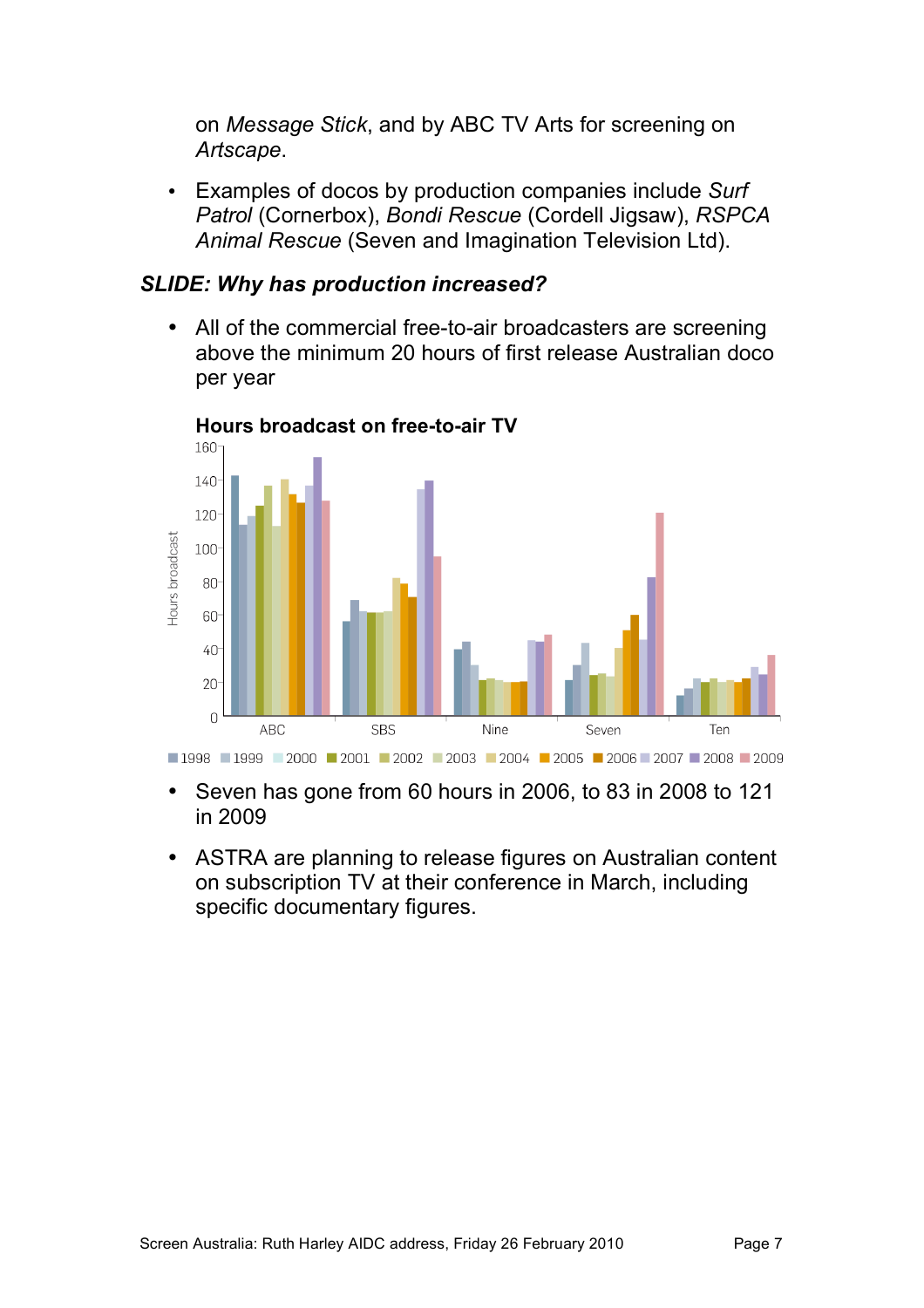### *SLIDE: Ratings*

• Seven is also topping the doco ratings. (Eight of the top 10 documentaries (from any country) in 2009 were Australian titles, and all in the top 10 were broadcast by Seven)

**Top rating documentaries on Australian free-to-air TV, 2009 (Australian titles listed in bold)**

| <b>Rank</b>             | <b>Title</b>                                                      | <b>Network</b>          | Viewers<br>('000) |
|-------------------------|-------------------------------------------------------------------|-------------------------|-------------------|
| $\mathbf{1}$            | A Lion Called Christian                                           | 7                       | 1,587             |
| $\overline{2}$          | <b>World's Strictest Parents</b>                                  | 7                       | 1,510             |
| 3                       | <b>Border Security: Australia's</b><br><b>Front Line</b>          | 7                       | 1,499             |
| 4                       | Miracle of the Hudson Plane Crash                                 | 7                       | 1,490             |
| 5                       | <b>Find My Family</b>                                             | $\overline{\mathbf{z}}$ | 1,488             |
| 6                       | <b>Border Security: Australia's</b><br><b>Front Line (Monday)</b> | 7                       | 1,480             |
| $\overline{\mathbf{z}}$ | The Zoo                                                           | $\overline{\mathbf{z}}$ | 1,475             |
| 8                       | <b>RSPCA Animal Rescue</b>                                        | $\overline{\mathbf{z}}$ | 1,433             |
| 9                       | <b>Surf Patrol</b>                                                | $\overline{\mathbf{z}}$ | 1,415             |
| 10                      | <b>Triple Zero Heroes</b>                                         | $\overline{\mathbf{z}}$ | 1,389             |

*Source: OzTAM, compiled by Screen Australia. 5 city metro averages*

• Audiences for top rating docos are comparable to those for top rating prime time drama

**Top rating drama titles on Australian free-to-air TV, 2009 (Australian titles listed in bold)**

| Rank           | <b>Title</b>                  | <b>Network</b>   | <b>Viewers</b><br>(000) |
|----------------|-------------------------------|------------------|-------------------------|
| 1              | <b>Packed to the Rafters</b>  | 7                | 1,872                   |
| $\overline{2}$ | All Saints - The Finale       | 7                | 1,505                   |
| 3              | <b>NCIS</b>                   | 10               | 1,450                   |
| 4              | Midsomer Murders - Sunda y    | ABC <sub>1</sub> | 1,421                   |
| 5              | Merlin                        | 10               | 1.364                   |
| 6              | <b>City Homicide - Monday</b> | 7                | 1,313                   |
| $\overline{7}$ | Flashforward                  | 7                | 1,272                   |
| 8              | Midsomer Murders - Evening    | ABC              | 1,254                   |
| 9              | <b>Criminal Minds</b>         | 7                | 1,251                   |
| 10             | New Tricks - Evening          | ABC              | 1,221                   |

*Source: OzTAM, compiled by Screen Australia. 5 city metro averages*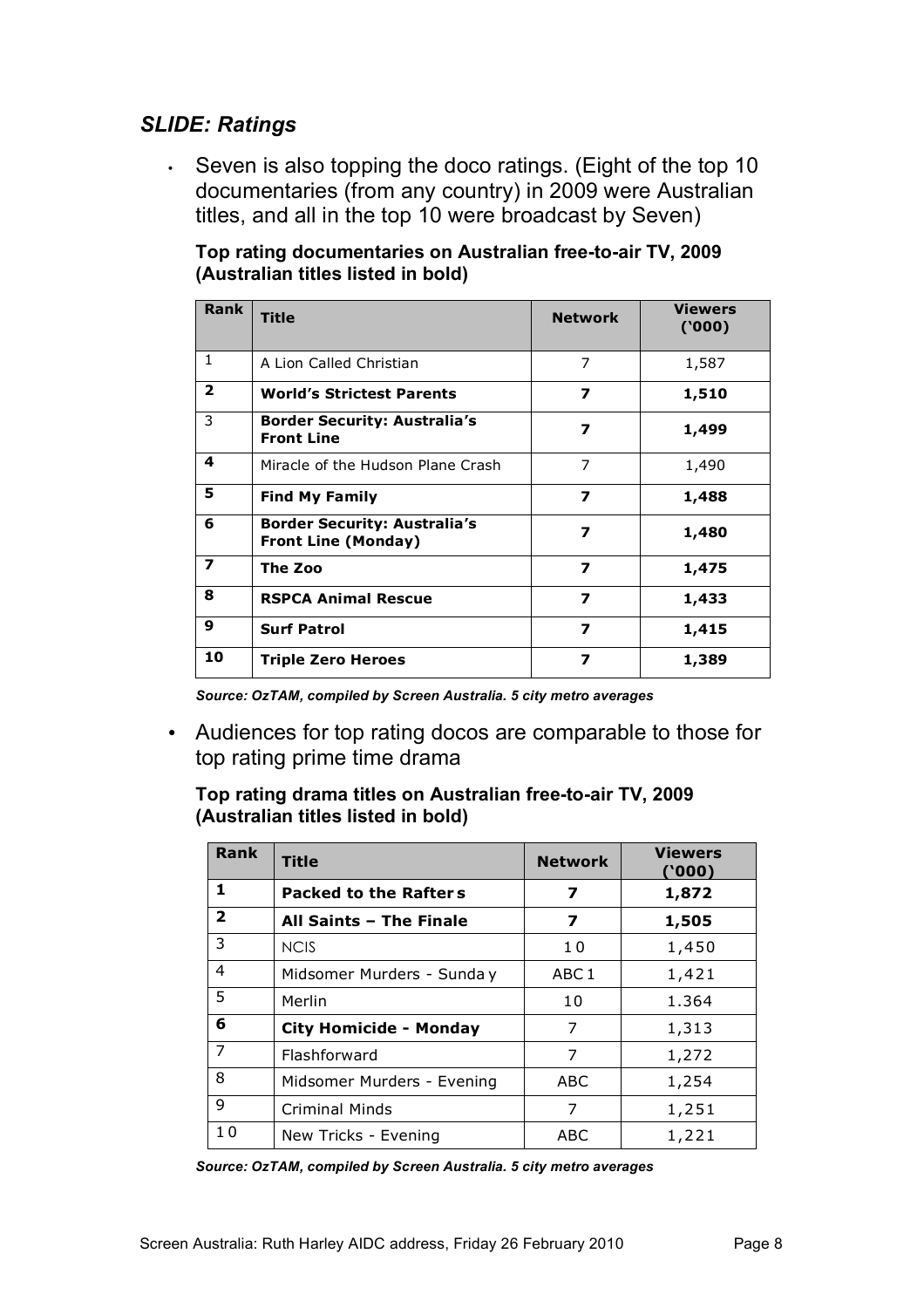#### *Production of government-funded documentaries is up*

- Production of titles financed by Screen Australia and its former agencies increased in 2007/08 and 2008/09.
- There was a surge in funding in the final years before the creation of Screen Australia as the 3 former agencies finished up.
- Much of this funding turned into production activity in 2007/08 and 2008/09.

#### *SLIDE:* **Does the increase mean the Producer Offset is working for documentaries?**



Still early days but looks good

Source: Screen Australia

• Looking at 2008/09 slate (first year of full operation of the offset) compared to the 5-year average to 2006/07 (preoffset), there have been increases in hours produced across all of the budget ranges, including under \$250K/hour, which is ineligible for the offset.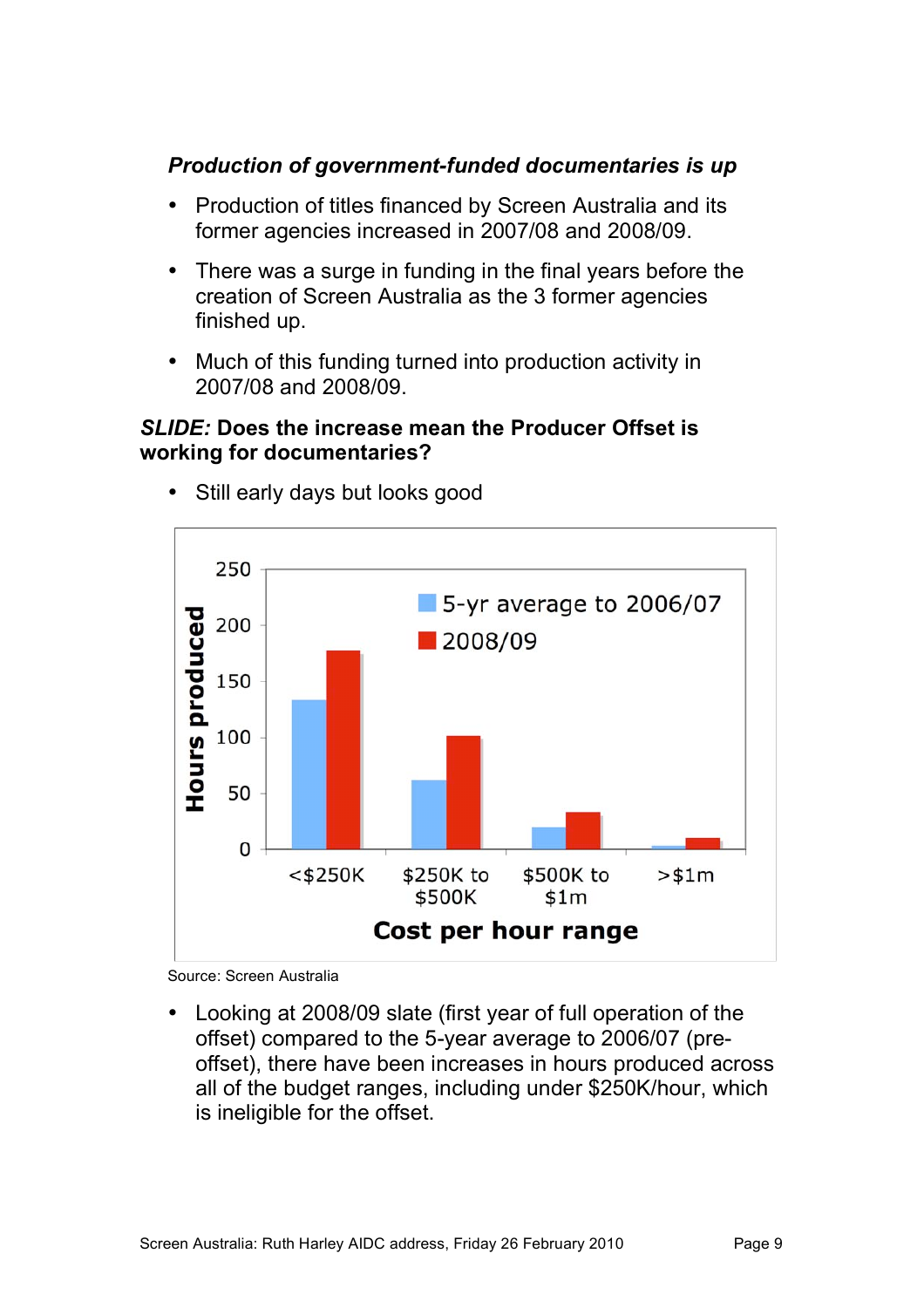



Source: Screen Australia

- 2008/09 is the first full year of simultaneous operation of Screen Australia and the Producer Offset.
- This is a snapshot of the number of documentaries starting production in 2008/09 broken down by cost per hour, indicating those with direct funding via Screen Australia and indirect funding via the Producer Offset.
- We've shown it by number of titles if it's charted by hours of production the trend is very similar.
- It's inclusive of titles made in-house by broadcasters many of the titles under \$250,000 per hour with no government funding are in-house documentaries.
- Titles with Screen Australia finance (with or without the offset) are present across all budget ranges.
- Offset finance without Screen Australia is predominantly in the \$250,000 to \$500,000 per hour category
- Note that due to tax secrecy, information about offset titles cannot be shared with Screen Australia's Research department. These figures have been compiled using information from both departments, without breaching confidentiality on individual titles.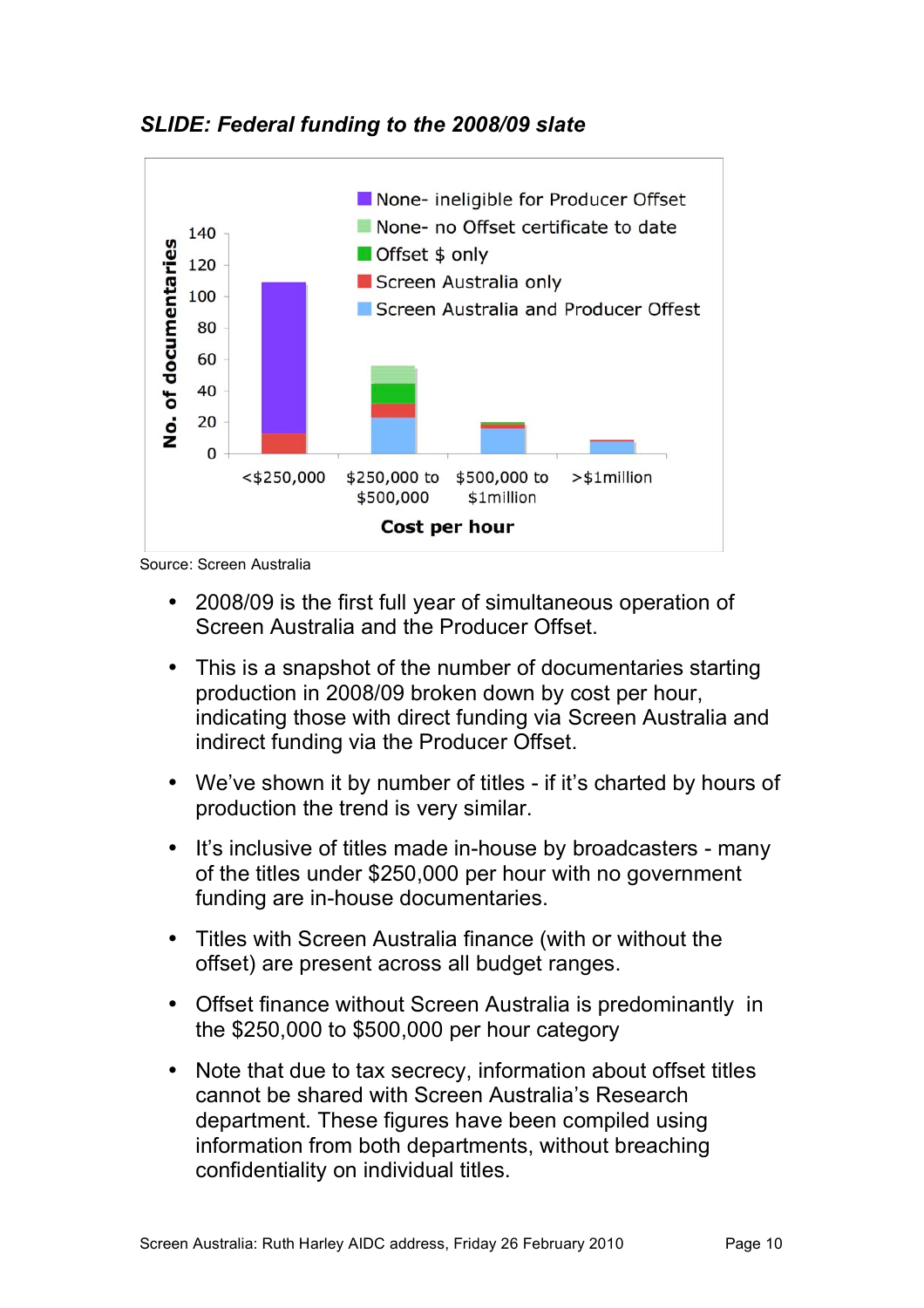## *SLIDE: Producer Offset*

## CERTIFICATES ISSUED FOR NON-FEATURE DOCUMENTARIES TO 18 FEBRUARY 2010

| <b>PROVISIONAL</b>            |                  |  |  |  |
|-------------------------------|------------------|--|--|--|
| Number of certificates issued | 153              |  |  |  |
| <b>Total budgets</b>          | \$138.53 million |  |  |  |
| <b>FINAL</b>                  |                  |  |  |  |
| Number of certificates issued | 64               |  |  |  |
| <b>Total QAPE</b>             | \$48.72 million  |  |  |  |
| <b>Total Offset</b>           | \$9.74 million   |  |  |  |

Source: Screen Australia

- Since the introduction of the Producer Offset in July 2007, 64 final certificates have been issued to documentaries, which is a contribution of nearly \$10 million in the first 30 months of operation.
- Many more provisional certificates have been issued in this period (153), and we know that most docos with provisionals (85%) ultimately get made and get final certificates.
- That's good news. But we all know it not a perfect world.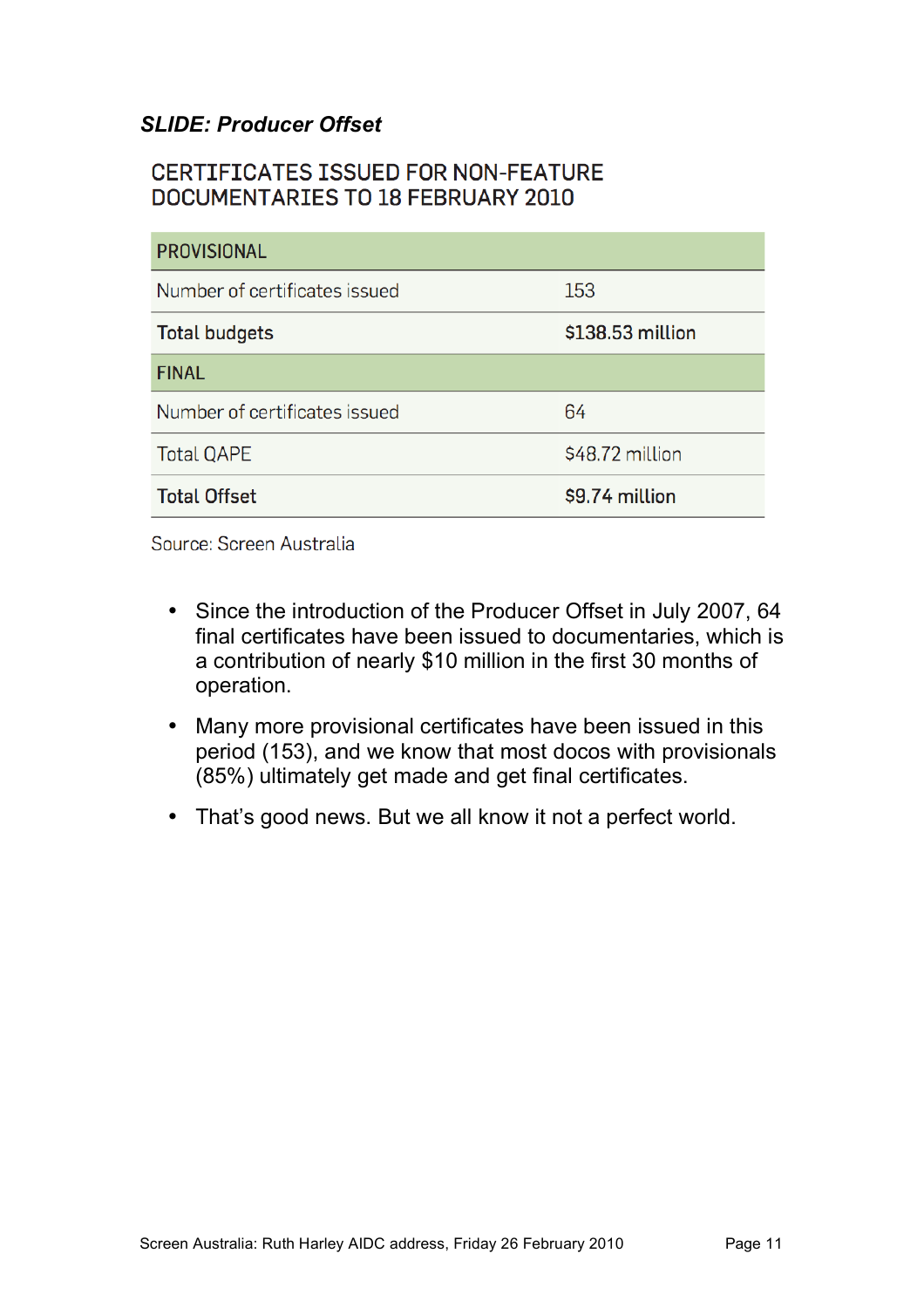## *SLIDE: Screen Australia Logo*

# **Section 3 – Grant Model**

The documentary community tells us that their engagement with Screen Australia can be a complicated experience for what can sometimes amount to small amounts of funding.

In response, I am pleased to announce today that for all documentary projects approved after 1 March 2010, Screen Australia funding of \$200,000 or under will be provided as a grant, rather than as recoupable investment, and will not have to be repaid unless the terms of the grant agreement are breached.

 'Screen Australia funding' in this case means production finance through any of our documentary programs including jtv docs and programs funded by the Indigenous Department. If a project has received development funding from Screen Australia or its predecessor agencies, the development funds will be added to the production funds for the purpose of determining whether the \$200,000 grant threshold has been reached. [Support provided through Screen Australia's marketing programs is not included.]

So what difference will it make? What will it mean for everyone?

All the normal requirements of each documentary funding program will still apply, including eligibility, marketplace attachments and delivery requirements.

However, where funding is provided as a grant it will mean:

- simpler contracting the grant agreement is relatively simple, with less need for negotiation and fewer transaction documents; for example Screen Australia will not generally need a solicitor's opinion on change of title, but will rely on warranties from the producer;
- reduced reporting, with the number of funding drawdowns and associated cost reports reduced to three stages – on execution of the grant agreement, at rough cut, and at delivery.
- reduced consultation with Screen Australia Investment/Development Managers.
- an improved recoupment position for the producer, with Screen Australia no longer an equity investor;